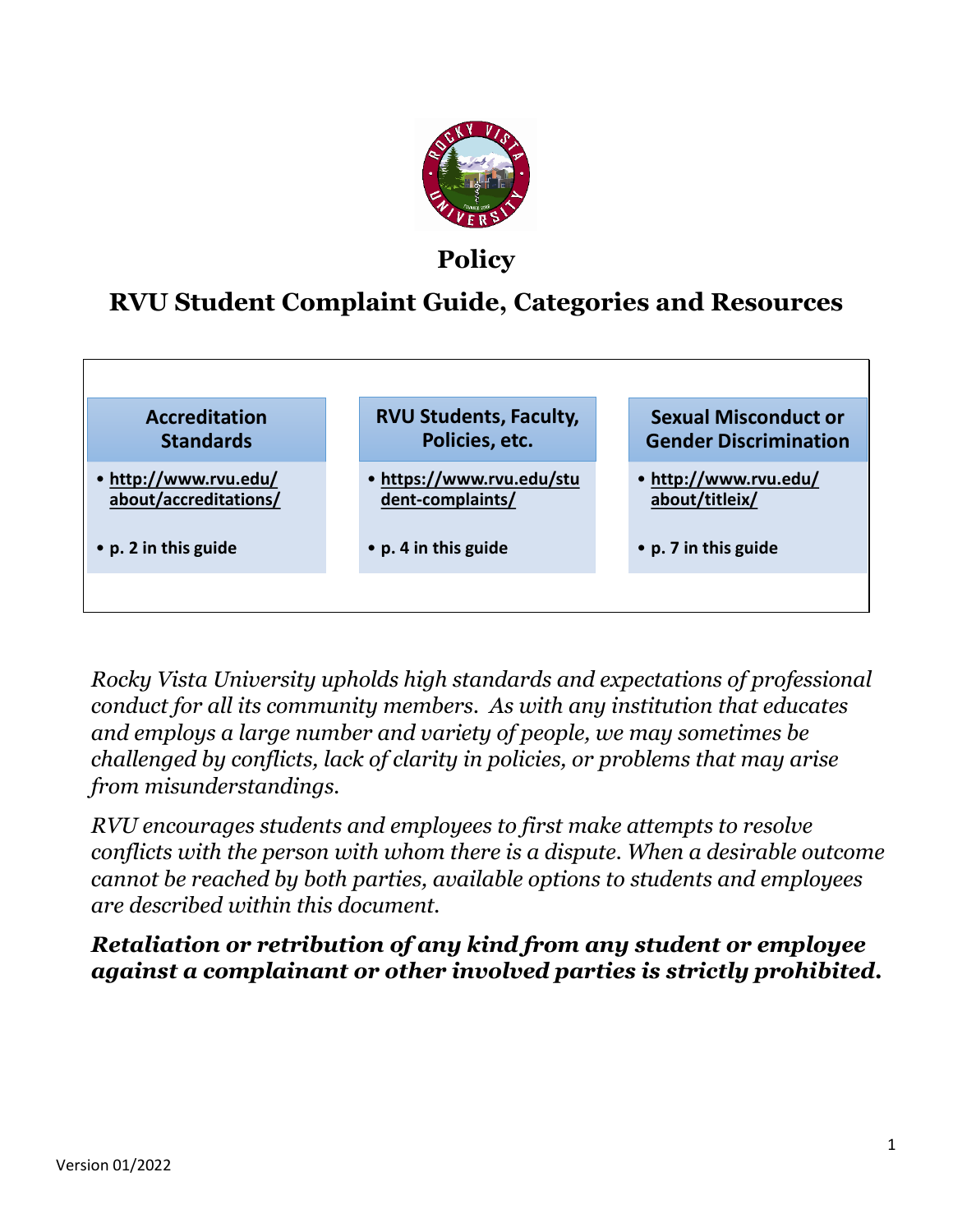# **Complaints to State Education and Accreditation Agencies**

Complaints about university programs or accreditation standards must: (a) be against an accredited educational program or program in candidacy status, (b) relate to the standards for accreditation of educational programs in osteopathic medicine or biological sciences, or the HLC standards for higher education accreditation, and (c) include verification, if the complaint is from a student or faculty or other staff member, to show the complainant exhausted all institutional grievance and review mechanisms before submitting a complaint to COCA (Commission on Osteopathic College Accreditation) or the HLC (Higher Learning Commission).

Note: Employees and students have the option of filing a complaint related to COCA Accreditation Standards for the COM directly to the COCA.

All complaints must be submitted in writing and sent to the addresses below. The complaint must clearly describe the specific nature of the complaint and the relationship of the complaint to the accreditation standards, and provide supporting data for the charge. The complainant's burden of proof is a preponderance (or greater weight) of evidence. Complaints are not accepted by email or facsimile.

#### **AOA/COCA**

American Osteopathic Association/Commission on Osteopathic College Accreditation 142 E. Ontario St. Chicago, IL 60611-2864 PH: 312-202-8048 [predoc@osteopathic.org](mailto:predoc@osteopathic.org) 

#### **HLC**

Higher Learning Commission 230 S. LaSalle St., Suite 7-500 Chicago, IL 60604 PH: 800-621-7440 [https://www.hlcommission.org/Policies/complaints-and-other-information-regarding](https://www.hlcommission.org/Policies/complaints-and-other-information-regarding-institutions.html?highlight=WyJjb21wbGFpbnRzIl0)[institutions.html?highlight=WyJjb21wbGFpbnRzIl0=](https://www.hlcommission.org/Policies/complaints-and-other-information-regarding-institutions.html?highlight=WyJjb21wbGFpbnRzIl0)

#### **ARC-PA**

The Accreditation Review Commission on Education for the Physician Assistant (ARC-PA) 12000 Findley Road, Suite 275 Johns Creek, Georgia, 30097 Phone: 770-476-1224 Fax: 770-476-1738 <http://www.arc-pa.org/>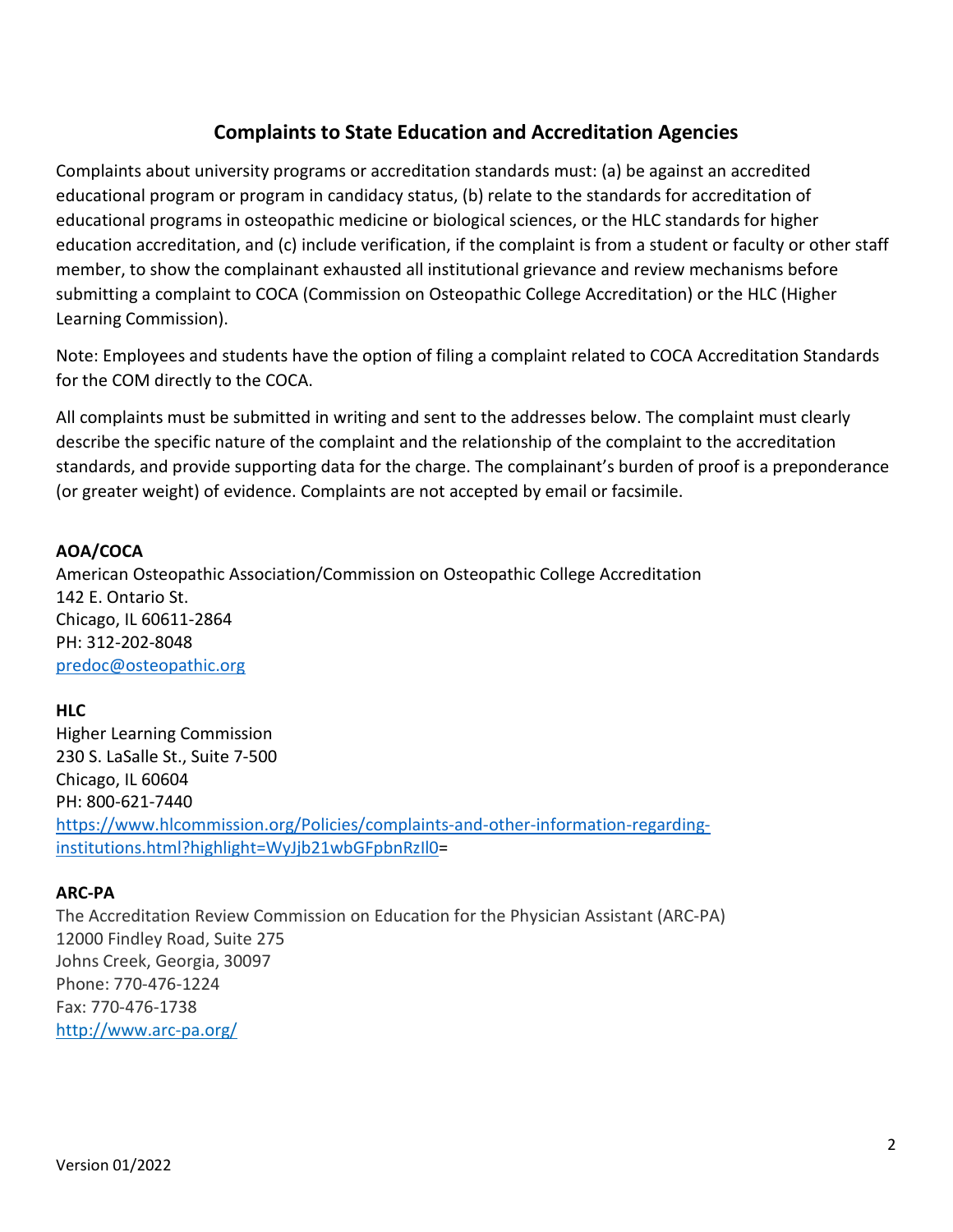#### **Colorado Dept. of Higher Education** <https://highered.colorado.gov/Academics/Complaints/ComplaintPrivateInst.html>

**Colorado** Department of Regulatory Agencies 1560 Broadway, Suite 110 Denver, CO 80202 PH: 800-886-7675

**Utah** Department of Commerce Division of Consumer Protection P.O. Box 146704 Salt Lake City, UT 84114 PH: 801-530-6601 [www.dcp.utah.gov](http://www.dcp.utah.gov/)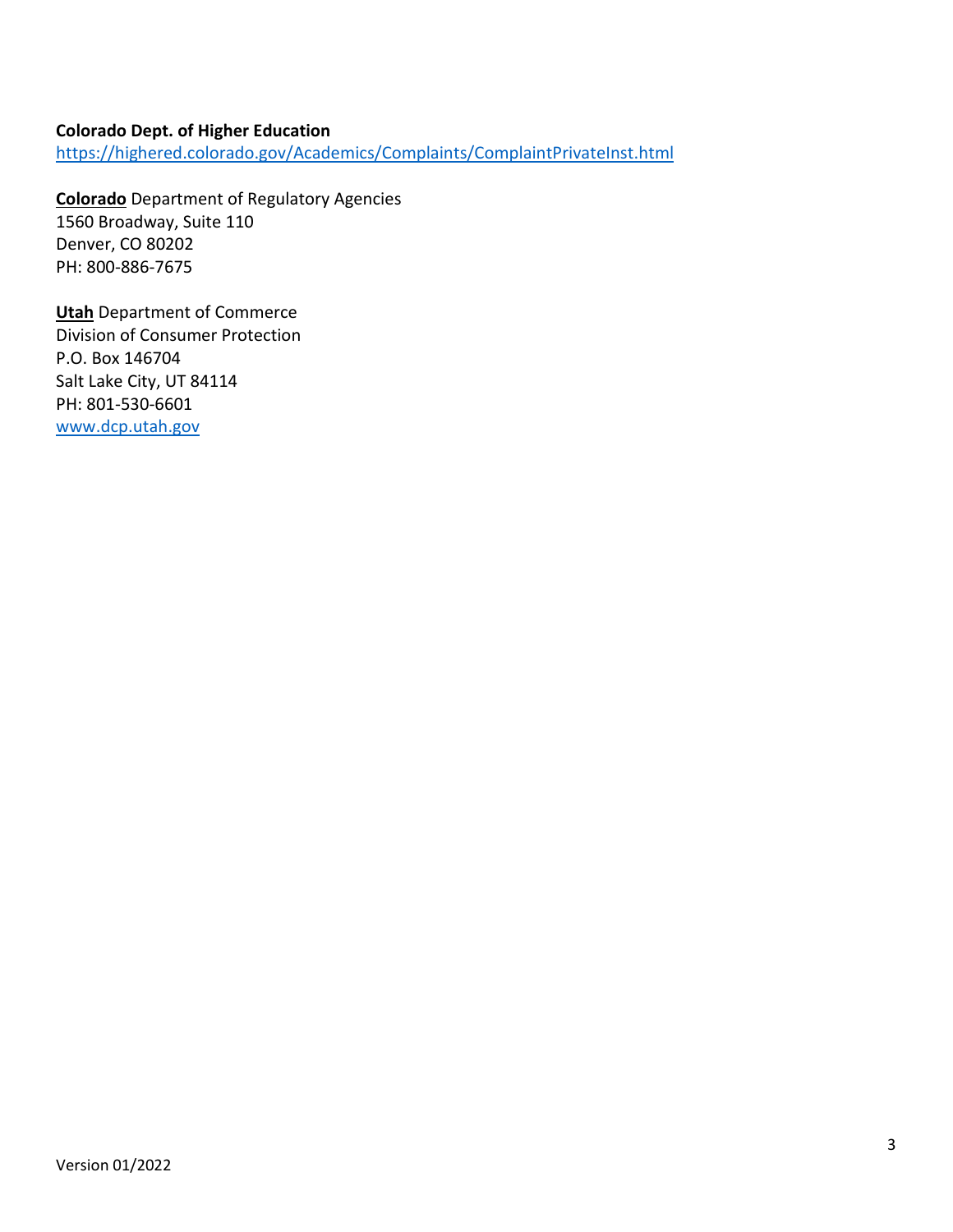

# **Student Complaints, Grievances, and Appeals:**

# **A Brief Guide**

The purpose of this document is to outline avenues by which students may make appeals or lodge complaints or grievances at Rocky Vista University (RVU). This Guide provides some general overview information, while the RVU Student Handbook and Catalog [\(www.rvu.edu/handbook/\)](http://www.rvu.edu/handbook/) provides more specific details regarding process and procedures. The Guide is intended to address the most common categories of student issues and grievances and provide students with general and/or contact information.

It is RVU policy that all students at all times have the right to lodge a complaint or grievance or appeal which they deem important without fear of retaliation of any sort or any other adverse consequence as a result of doing so.

# **Levels of Complaints**

RVU provides opportunity for students to resolve conflicts and/or related complaints using two levels, informal or formal, or both. Students may elect which avenue serves their specific needs most appropriately, although some matters may not be available via the informal process. The recommended general strategy is to first contact the specific individuals or units most directly connected with the issue at hand unless there are good reasons for not doing so, such as issues related to alleged sexual misconduct. The Assistant/Associate Dean of Student Affairs can provide guidance on complaint protocol and potential resolution.

## **1. Informal:**

The informal resolution process is designed to resolve problems for students having difficulty with other students, staff, or campus procedures short of written complaints, investigation, and disciplinary action. This process may involve mediation or discussion with the respondent and does not involve a written, formal complaint. This process should not be used for complaints involving academic, disability, discrimination, and/or racial or sexual harassment issues.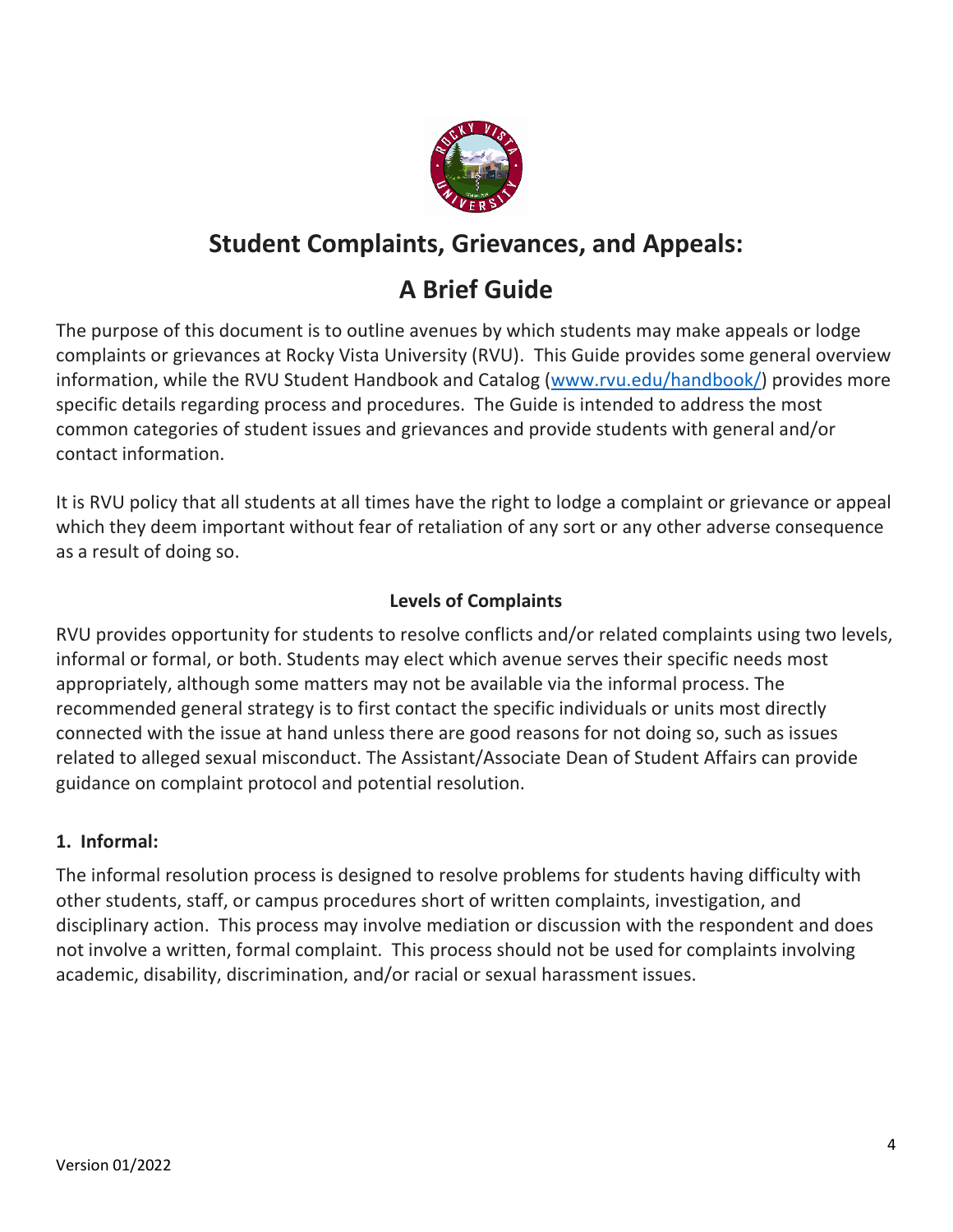# **2. Formal:**

The formal complaint procedure is designed to resolve problems for students who are having difficulty with other students, faculty, staff, or processes that cannot be resolved through the informal resolution process, or that student chooses to have an investigation and adjudication in a formal setting. This procedure entails a complaint filing and cannot ensure anonymity. Specific procedures are outlined in the appropriate section of the [RVU Student Handbook and Catalog.](http://www.rvu.edu/handbook/) *Student Formal Complaints may be filed online at:*

<https://secure.ethicspoint.com/domain/media/en/gui/74585/index.html> or by calling (844) 936-2729

## **Common Types of Complaints**

- **1. Issues about faculty or staff performance or behavior.** If reasonable and appropriate, students should meet with the individual faculty/staff member to discuss and resolve the problem. If unresolved, students can escalate their concerns to the appropriate Department Chairperson or Assistant/Associate Dean (DO Students) or Program Director (MSBS and PA Studies). In cases involving staff (non-faculty) members, students should seek out the Department Supervisor or Director. In all cases, the Assistant/Associate Dean of Student Affairs is available to provide counsel and direction to students.
- **2. Issues wherein the student wishes to remain anonymous with respect to an instructor or staff member or when the student otherwise chooses to avoid directly discussing the problem with that individual.** If, for whatever reason, a student does not want to personally or directly contact an instructor or staff member to discuss a complaint or grievance, the student should meet with the Assistant/Associate Dean of Student Affairs. Students may be directed to the next highest level of responsibility or the Program Director, Department Chair, or Department Director.
- **3. Issues about academics: e.g., grades, exam procedures, excused absences, class policies, academic probations, suspensions, etc.** In these instances, students should refer to the appropriate program section in the [RVU Student Handbook and Catalog](http://www.rvu.edu/handbook/) (e.g., RVUCOM, MSBS, or PA Studies), as slight differences are necessary in procedures for the various programs.
- **4. Issues about violations of the RVU Student Code of Conduct and/or Honor Code.** The policy and procedures for alleged Code of Conduct violations are in the [RVU Student Handbook and Catalog.](http://www.rvu.edu/handbook/)

#### **Notes:**

If the faculty or staff behavior in question involves allegations of sexual misconduct (e.g. sexual harassment, sexual assault, or sexual discrimination), students should contact the RVU Title IX Coordinator at: 720-874-2481.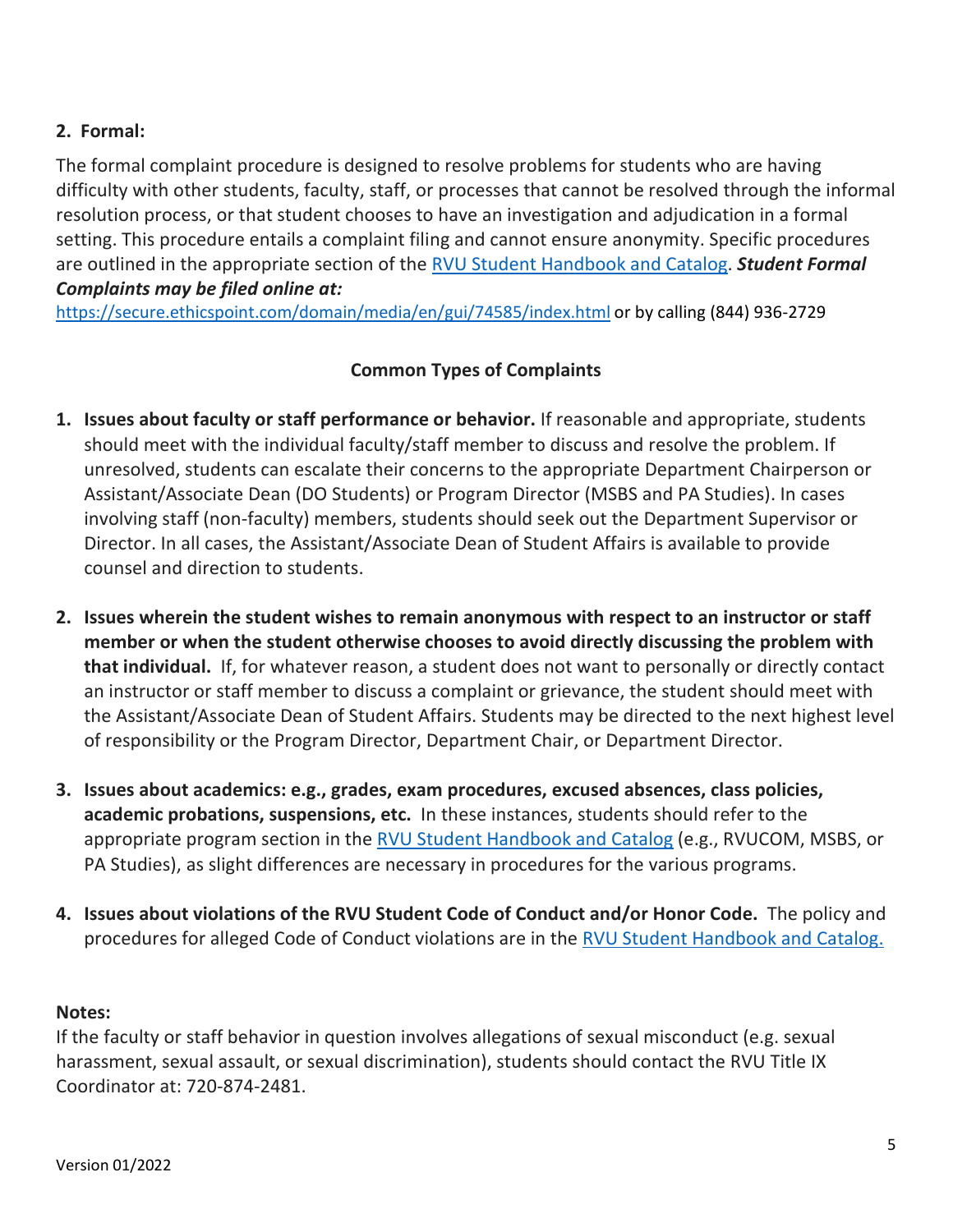If a student alleges sexual harassment or misconduct by a faculty or staff member and reports it to a mandated reporter, that reporter (faculty/staff excluding mental health counselors) must forward that information, to include the identity of the complainant, to the RVU Title IX Coordinator at: 720- 874-2481.

If the allegations involve racial, religious, or age discrimination or other civil rights issues, students should contact the Associate or Assistant Dean of Student Affairs. Students also have the option of contacting the Colorado Office of Equal Opportunity [www.colorado.gov/pacific/cdle/equal](http://www.colorado.gov/pacific/cdle/equal-opportunity)[opportunity.](http://www.colorado.gov/pacific/cdle/equal-opportunity) For the state of Utah, you may contact [www.hs.utah.gov/commitment-to-civil-rights](http://www.hs.utah.gov/commitment-to-civil-rights) . If the allegations relate to disabilities, students should contact the Assistant/Associate Dean of Student Affairs, and if necessary, the Colorado Office of Disability Services [www.colorado.gov/pacific/cdhs/people-disabilities](http://www.colorado.gov/pacific/cdhs/people-disabilities) or the Utah Office of Disability Services at: [https://dspd.utah.gov/.](https://dspd.utah.gov/) Contact information is also located in the RVU Nondiscrimination and Sexual

Misconduct Policy at: [http://www.rvu.edu/about/titleix/.](http://www.rvu.edu/about/titleix/)

# **Procedures for Other Types of Complaints**

- **5. Issues concerning transcripts, student records, privacy, credit hours, etc.** The RVU Registrar's Office is the first point of contact to resolve related issues at 720-874-2455.
- **6. Issues about possible crimes and/or criminal activity.** Generally, the student should contact RVU Campus Safety and Security for non-emergency situations: 720-875-2892 (CO) or 435-222-1256 (UT). For emergency situations, always dial 911 first.
- **7. Issues regarding alleged gender discrimination and/or sexual harassment or any sexual misconduct.** Contact the RVU Title IX Coordinator at: 720-874-2481.
- **8. Issues concerning mental or physical health.** Complaints regarding mental health services should be directed to the Assistant/Associate Dean of Student Affairs. Complaints regarding the RVU Health Center can be directed to the Clinic Manager at 720-874-2458.
- **9. Issues about parking, parking tickets, etc**. Concerns should be directed to the Campus Safety and Security department at 720-875-2892 (CO) or 435-222-1256 (UT).
- **10.Issues related to On-Campus Housing (UT).** RVU does not own or manage the Crimson Cliffs apartments. Complaints should be directed to [housing@crimsoncliffs.net](mailto:housing@crimsoncliffs.net) or 435-222-1255.
- **11.Issues regarding tuition, fees, financial aid, and other charges.** The Office of Student Financial Services (720-874-2442) is the first point of contact for disputes related to financial concerns.

## **Note:**

Any complaint or grievance not mentioned in the above list may be directed to the Office of Student Affairs for further assistance.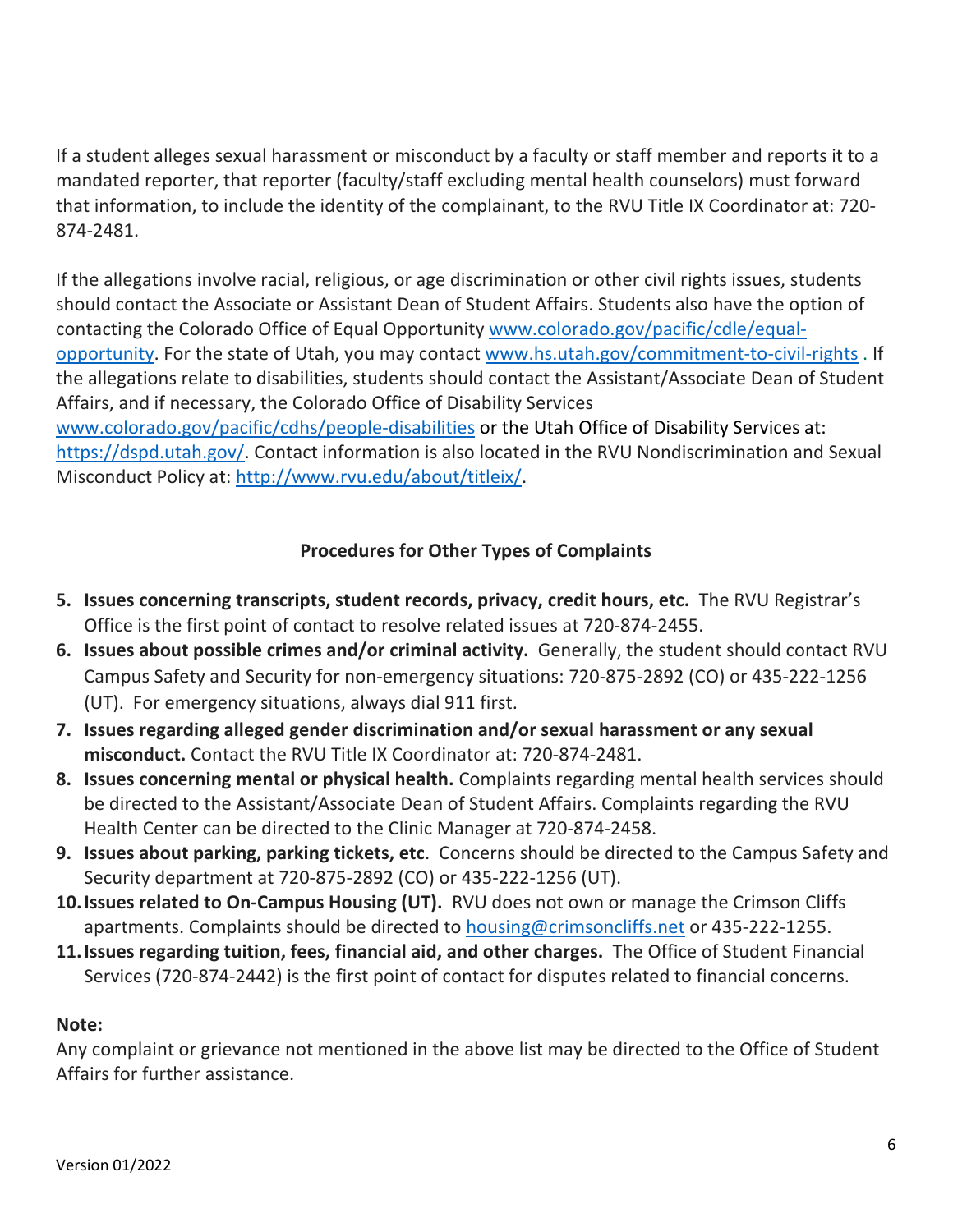#### **Appeals**

A student may submit a written appeal in accordance to the specific policy in the Student Handbook. In the event that guidance and counsel is needed, it is recommended that the student meet with the Assistant/Associate Dean of Student Affairs.

#### **Retaliation Clause**

Under no circumstances may any party, whether directly or indirectly involved in a complaint, grievance, or appeal, retaliate in any form towards the complainant, respondent, or other involved party. If retaliation occurs, disciplinary action may be taken including dismissal or termination.

#### **Records**

A record of formal student complaints and grievances are kept by both the Assistant/Associate Dean of Student Affairs and the Compliance Office. Files in regard to sexual misconduct and/or sexual discrimination are confidential and held by the Title IX Coordinator in the Office of Compliance.

## **Student Submission of Complaints and Requests for Investigation of Sexual Misconduct**

#### **or Gender Discrimination**

All Requests for Investigation alleging an incident of sexual misconduct or violence committed by a student should be mailed, emailed, or hand delivered to:

• **The University's Title IX Coordinator:** Ms. Laura Dement, 720-874-2481, [ldement@rvu.edu,](mailto:ldement@rvu.edu) President's Suite, Room PR-104. The Title IX Coordinator is responsible for investigating all Requests for Investigation of sexual misconduct or sexual violence, and for identifying and addressing any patterns or systematic problems that arise during the review of such complaints. The Title IX Coordinator is available to meet with University students to discuss related issues, as needed.